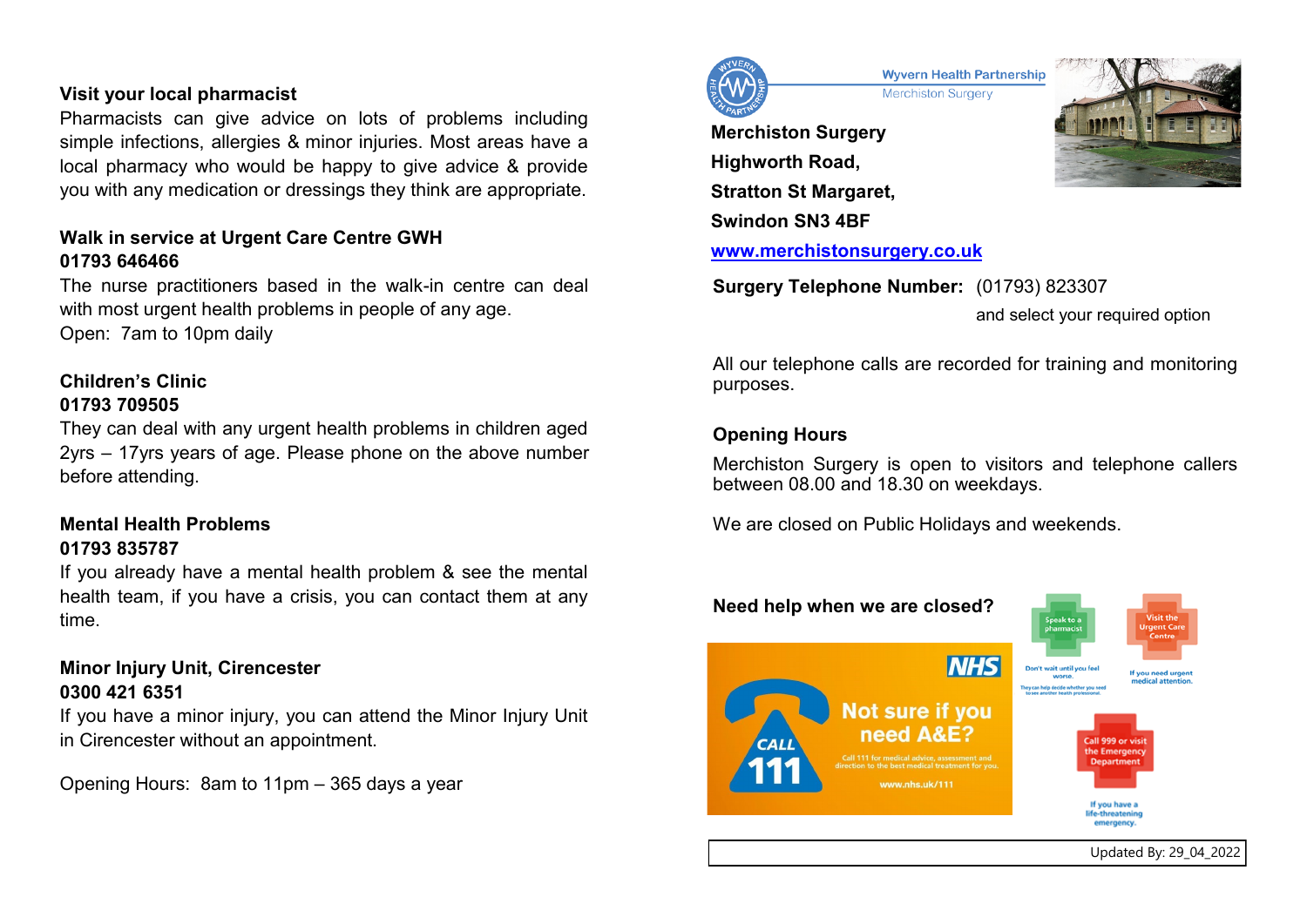#### **APPOINTMENTS**

Telephone, routine appointments are released at 8am for morning appointments and 12pm for afternoon appointments to be booked via telephone. The number of appointments will vary from day to day depending on GP availability.

We operate a triage system manned by our own team of healthcare professionals to help if you have an urgent medical problem and require same day care. You will be given an afternoon or morning to expect a call but we are unable to book a specific time.

Triage appointments are available until the list reaches capacity. If the GP decides you need to be seen face to face they will book an appointment 15 minute appointment is for one person and one problem only. Your GP will be unable to discuss additional problems you raise in the consultation.

Not everyone will need to see a GP face to face. You may be offered an appointment with another clinician or an alternative healthcare service.

GPs provide patient care via a range of different methods. Not only do GPs undertake telephone and face to face consultations, they are required to complete and review correspondence to and from other health care providers and support services. Some of the other demands on GP time are supporting care homes, carry out training and liaise with multidisciplinary teams looking after complex patients.

### **COMMENTS AND SUGGESTIONS**

Your feedback is key to improving the service provided at Merchiston Surgery. Please contact the Practice Manager by telephone or in writing.

#### **MAKING A COMPLAINT**

Our aim is to provide patients and carers with excellent care and outstanding service. If you have any concerns about the service that you have received from the doctors or staff working at this practice, please let us know as soon as possible. This way we can sort problems and establish what happened quickly.

If you wish to raise a concern or complaint, please contact the Practice Manager. A full explanation of the process can be found in our Concerns, Complaints and Compliments brochure. A copy of this can be found on our website or ask for a copy from Reception.

### **HOW TO HELP YOURSELF**

Your GP is not your only health care provider. There are several alternatives to an appointment with your GP.

### **Visit NHS 111 online or Call 111**

You will be assessed, given advice and directed straight away to the local service that can help you best. Calls to NHS 111 are free from landlines and mobile phones. Alternatively, you can visit [www.nhs.uk/111](http://www.nhs.uk/111)

Continued overleaf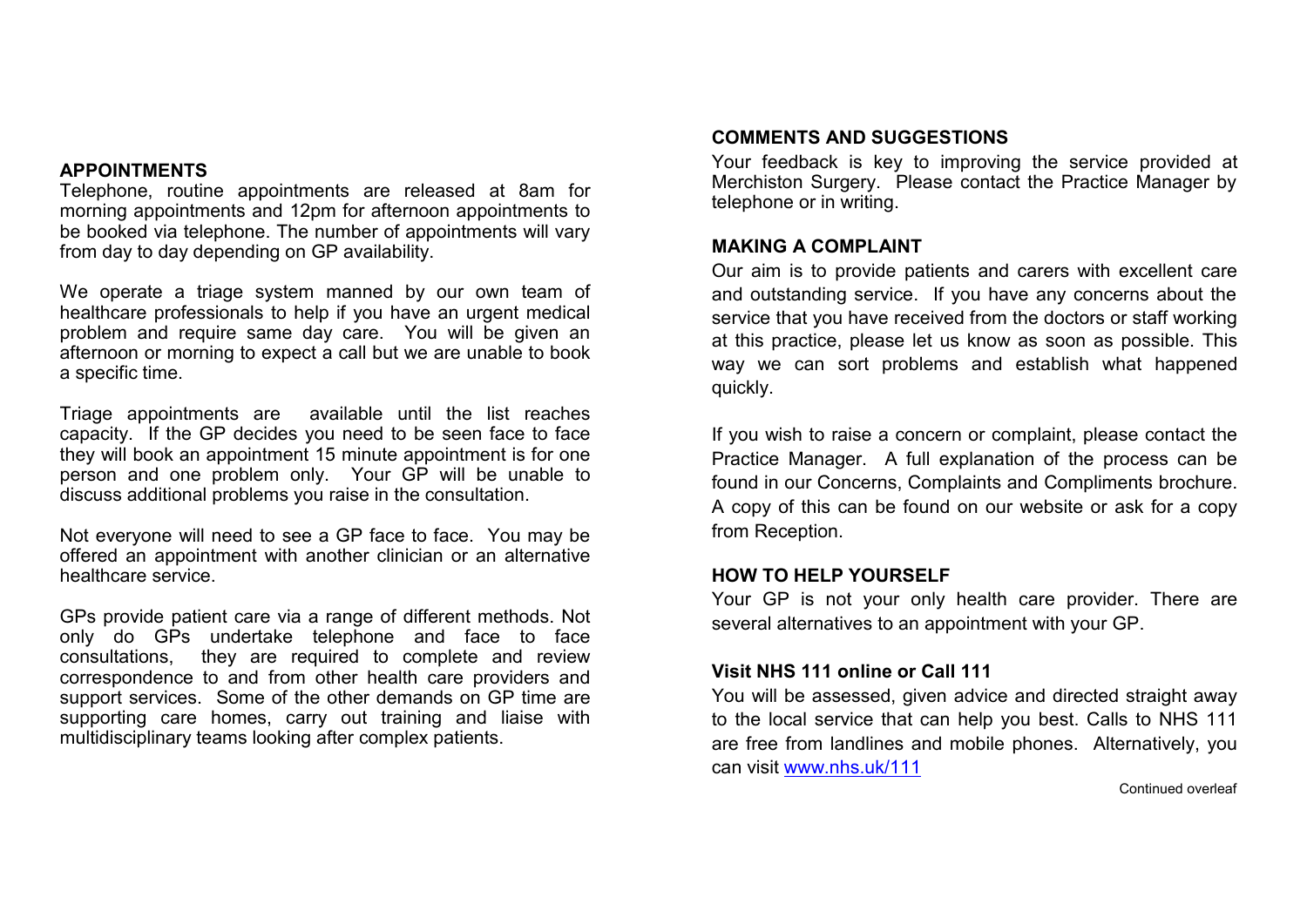#### **NON-NHS SERVICES**

Some services are not covered by the NHS e.g. private certificates, medicals for insurance, driving or firearms certificates etc. and prescriptions for foreign travel. We base our fees on those suggested by the British Medical Association.

#### **TRAVEL IMMUNISATIONS**

We have a limited number of travel clinic appointments to discuss your immunisation requirements. Please book an appointment for at least 8 weeks prior to travelling. A travel questionnaire is available to download from our website or from the surgery and MUST be completed & returned to the surgery prior to your appointment.

#### **NHS SUMMARY CARE RECORD (SCR)**

The NHS in England has introduced a Summary Care Record (SCR) for use in emergency care. The SCR contains information about medicines you are taking, allergies and additional information. The SCR enables healthcare staff to have quicker access to this information and provide safer care during an emergency, when your GP Practice is closed or when you are away from home in another part of England. All Healthcare staff are required by law to respect your confidentiality and keep all information about you secure. Only staff directly involved in your care during an emergency will have access to your SCR.

#### **NEW PATIENTS**

We welcome new patients living within our practice area. Please pick up a registration pack from reception or download one from our website: www.merchiston.co.uk

#### **PRACTICE AREA**

The geographical area covered by the practice is marked on the map displayed in the waiting room. You can also access a postcode checker via our website.

#### **DISABLED ACCESS**

Our surgery has an intercom outside of the front door which can used to speak directly with the Reception staff should you require assistance with access to the building.

The majority of our patient services are conducted on the ground floor. The patient self-check-in screen is also accessible for wheelchair users.

We have a hearing loop to assist those who are hard of hearing.

If you are visually impaired, please let one of the receptionists know and they will be able to assist you.

#### **ACCIDENTS & EMERGENCIES**

We are not a minor injuries unit. Cases of poisoning, overdose, accidents and head injuries should be taken directly to the Accident and Emergency Department at the Great Western Hospital

#### **CONTINUITY OF CARE**

Each patient is allocated a 'Usual GP' who is responsible for their overall care. We try and allocate appointments with this GP but it may not always be possible. If you need to see a GP urgently you will be given an appointment with any available GP.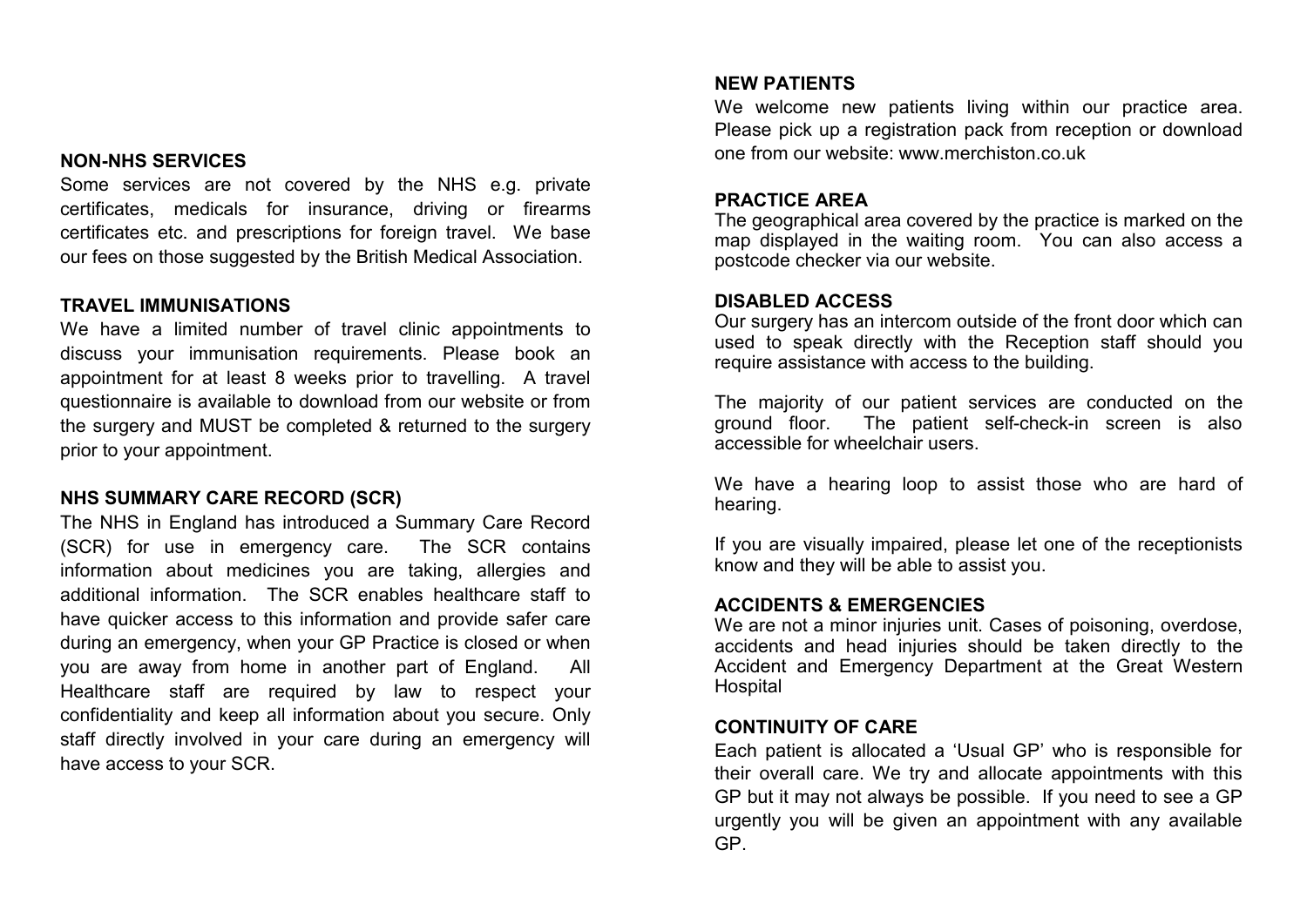# **CHAPERONES**

If you require a chaperone during your appointment, if possible, please let us know when booking your appointment and one will be allocated to you.

# **HOME VISITS**

We ask that you attend the surgery whenever possible; you will be seen sooner and we will be able to see our patients more efficiently. However, if you are housebound because of illness please call us before 10am. We have a Practice Paramedic who visits many patients as well as GPs.

### **OVERNIGHT, WEEKENDS & BANK HOLIDAYS**

For medical emergencies after 6:30pm and before 8:00am Monday to Friday and over the weekend and bank holidays. Please phone 111, visit www.nhs.uk/111 or dial 999 for life threatening emergencies.

# **TEST RESULTS**

Please allow 5 working days before phoning us for the results of your blood test. Other results are usually available after a week. This applies to tests ordered by our GPs only. For results of tests initiated at any hospital please contact the hospital directly.

# **REPEAT PRESCRIPTIONS**

Please call our Prescription Ordering Direct service (POD) on 01793 683755 to order your repeat prescription. Alternatively you can email bswccg.podemergency@nhs.net

Allow 7 days between ordering and collecting your medication from the pharmacy of your choice. We do not accept requests for prescriptions in the surgery but you can order online if you are registered for this service.

HCAs take blood, conduct ECGs and complete blood pressure checks. They can dress minor wounds and complete annual health checks (by invitation).

# **Clinical Pharmacists & Technicians**

Carry out medication reviews and advise on medication and alternatives for products that are temporarily out of stock at Pharmacies.

# **Community Nurses**

Community Nurses help with nursing care for those patients confined to their homes. Patients can be referred to this service via their GP.

# **First Contact Physiotherapists**

We have a team of Physiotherapist who work at Merchiston & Hawthorn Surgery. You can self-refer for treatment, our Receptionist are able to book an appointment. Your GP will need to refer you if more complex treatment is required.

# **OTHER SERVICES**

# **MATERNITY SERVICES**

Register for maternity care with our Receptionists. One of the Midwives will contact you with an appointment. You do not need to see your GP.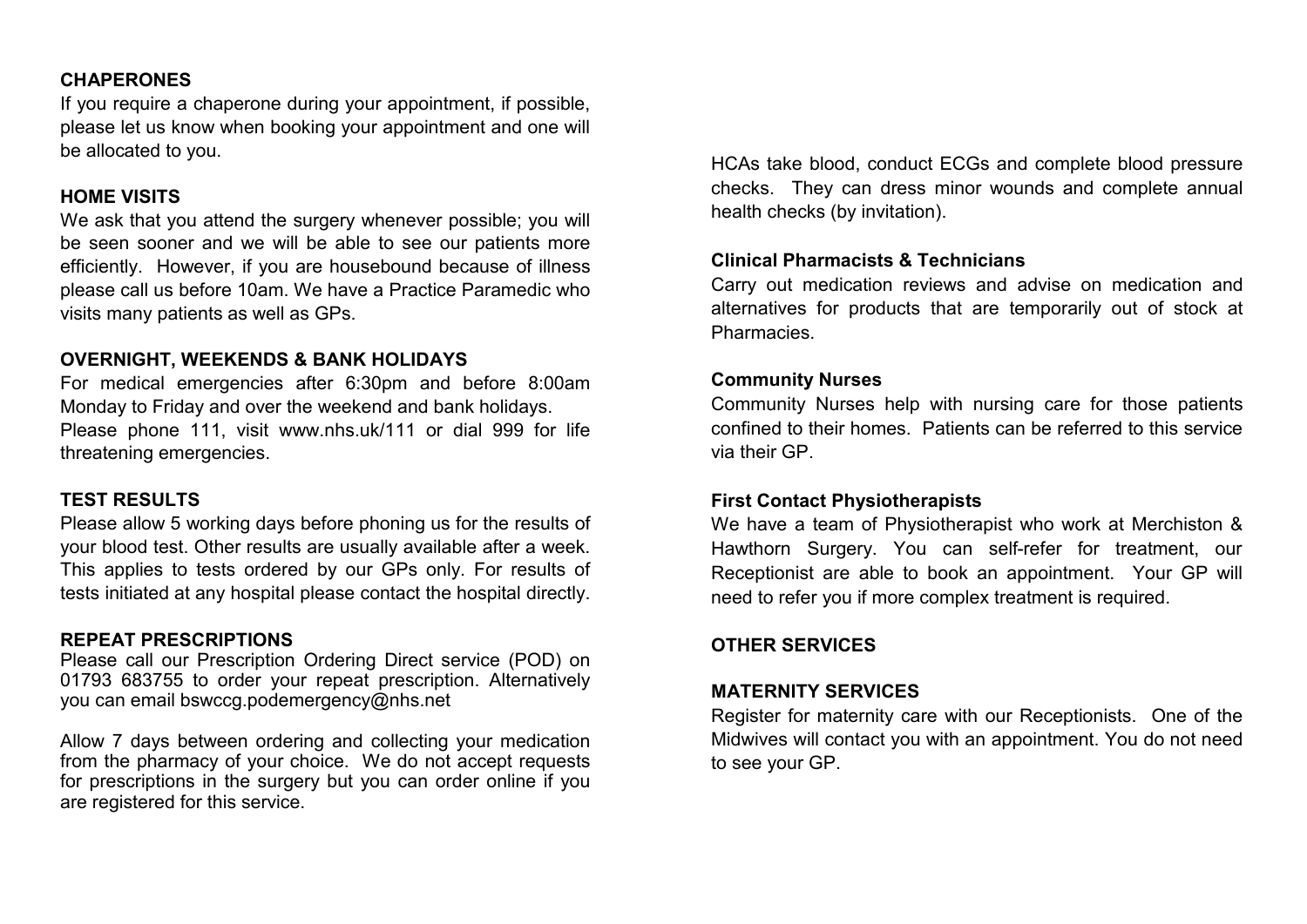### **Receptionists**

Our receptionists have a lot of information at their fingertips and will be able to answer many of your queries.

#### **Administrators**

We have an experienced team working behind the scenes who deal with the considerable amount of paperwork generated in a busy surgery.

### **Visiting Paramedic**

Lili Ratcliffe

# **Advanced Nurse Practitioner (ANP)**

Sherly Paul An experienced prescribing nurse who is qualified to deal with a wide range of minor ailments.

# **Practice Nurses**

Sister Denise Clayton Sister Grace Eccles Sister Chris White

Our Practice Nurses are available, by appointment, to complete asthma and diabetic checks, cervical smears, spirometry, children's immunisations, dressings, ear syringing, and removal of stitches.

# **Health Care Assistants (HCA)**

Terrie Leighfield Kelly Rixon Becky Jones

# **ONLINE SERVICES**

You can register with reception to book appointments, order repeat medication and access your medical record.

Please ask our receptionists for more information or to register for online access.

# **CARERS**

Do you provide regular help and support as a carer for someone who wouldn't be able to manage without your help, or do you rely on the help of a carer? Let us know! We recommend you register for local support and advice from Swindon Carers (01793 531133)

# **PATIENT RIGHTS AND RESPONSIBILTIES**

You have a right to expect a high standard of medical care from our practice and we will try at all times to provide the very best care possible. In order to assist us in this we ask that you take full responsibility for ensuring that you do not abuse the service. For example, it is your responsibility to ensure that you keep medical appointments or cancel them if you are unable to attend.

### **MISSED APPOINTMENTS**

Appointments are valuable. We have a high number of patients failing to attend for their appointment: which means other patients are unable to see a GP or Nurse. Please cancel by text, online or by telephoning us if you are unable to attend.

If you fail to attend appointments without informing us, we will write to you and if you continue to miss appointments our Partners will consider removing you from our Patient List.